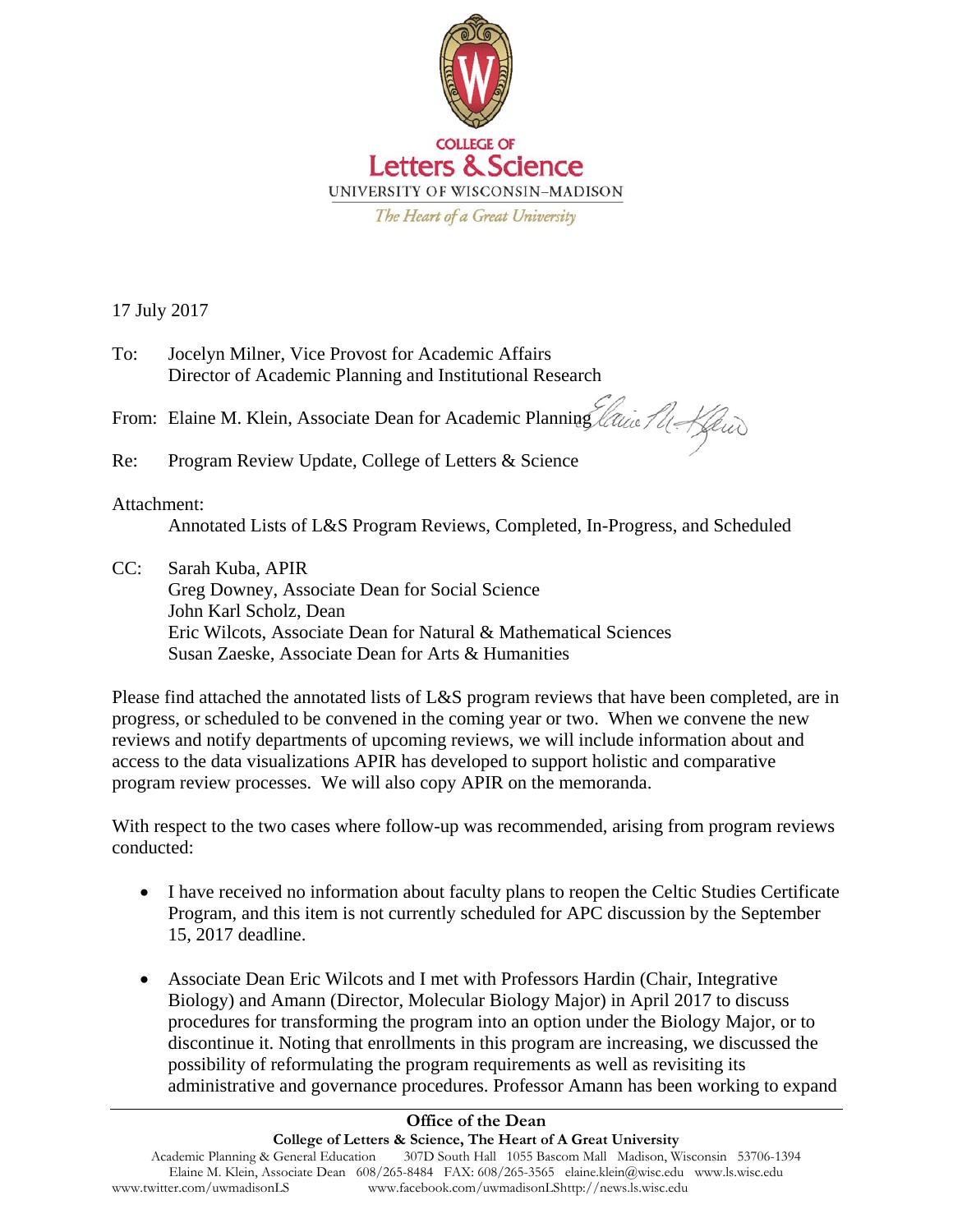the program committee with a new group of engaged faculty. According to his plans, he hopes to ask the committee to revise its operating procedures in July, and to prepare a proposal to revise program requirements in August. These materials will be submitted to the L&S Curriculum Committee and then to the Academic Planning Council in Fall 2017. The goal will be to have revisions approved in time for implementation in Fall 2018.

It is worth noting that L&S continues to engage in constructive review of non-academic units and of units that support our academic mission. In 2016-17, Dean Scholz and Associate Dean Zaeske convened reviews of the Institute for Research in the Humanities, and of the Center for Humanities. Since these units have issues and challenges in common, some aspects of these reviews were conducted jointly – notably, by an external review committee. In addition, Dean Scholz invited Dr. Bruno Browning and his colleagues to conduct a self-study of L&S Learning Support Services. These reviews have already generated fruitful conversation. All of these should be completed in the coming term.

As always, we appreciate your efforts to support effective program review, and always to encourage its role in data-driven decision-making.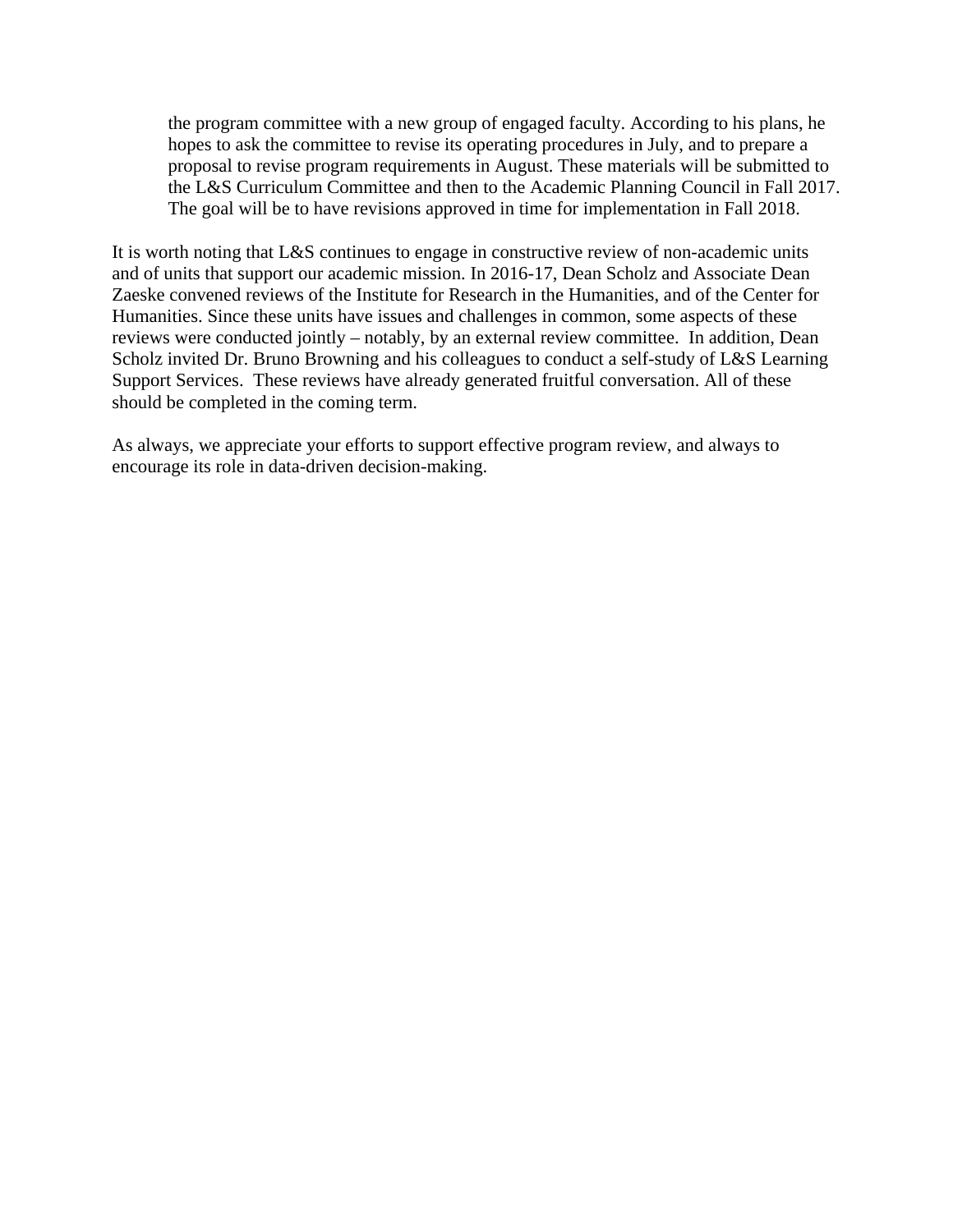# UAPC memo deadline is 11/1/19

## **Attachment A. Completed Reviews – note indicates most recent status information from L&S**

| African Languages and Literature BA/BS,            | BA/BS, MA,        | Review completed; program will continue                                                   |
|----------------------------------------------------|-------------------|-------------------------------------------------------------------------------------------|
| MA, PhD                                            | PhD               |                                                                                           |
| Art History, PhD, opt Architectural History        | PhD               | Review completed; named option admission                                                  |
|                                                    |                   | suspended effective Fall 2017, plan due 5-28-17                                           |
| Astronomy, MS, PhD                                 | MS, PhD           | Review completed; program will continue                                                   |
| Astronomy-Physics, BS/BA                           | BS/BA             | Review completed; program will continue                                                   |
| <b>Classical Humanities, BA/BS</b>                 | BS/BA             | Review completed; program will continue                                                   |
| Classics, BA/BS                                    | BS/BA             | Review completed; program will continue                                                   |
| Classical Studies, Undergraduate Certificate       | Ugrd Crt          | Review completed; program will continue                                                   |
| Environmental Sciences, BA/BS                      | BA/BS             | First 5-year review complete; program will<br>continue                                    |
| Environmental Studies, BA/BS                       | BA/BS             | First 5-year review complete; program will<br>continue                                    |
| French Studies, Capstone Certificate               | Capstone<br>Crt   | Low-award review completed; admissions<br>suspended effective Fall 2016, plan due 5-19-18 |
| German, BA/BS, MA, PhD                             | BA/BS, MA,<br>PhD | Review completed; program will continue                                                   |
| German, Undergraduate Certificate                  | Ugrd Crt          | Review completed; program will continue                                                   |
| Jewish Studies, Undergrad certificate              | Ugrd Crt          | Review completed; program will continue                                                   |
| Journalism and Mass Communication, MA              | MA                | Review completed; program will continue                                                   |
| Latin, BA/BS                                       | BS/BA             | Review completed; program will continue                                                   |
| Library and Information Studies, PhD               | PhD               | Review completed; program will continue                                                   |
| Materials Culture Studies, Graduate                | <b>Grad Crt</b>   | Low-award review completed; admissions                                                    |
| Certificate                                        |                   | suspended effective Fall 2017, plan due 5-28-18                                           |
| Polish, BA/BS                                      | BS/BA             | Review completed; program will continue                                                   |
| Russian, BA/BS                                     | BS/BA             | Review completed; program will continue                                                   |
| Scandinavian Studies, BA/BS, MA, PhD               | BA/BS, MA,<br>PhD | Review completed; program will continue                                                   |
| Scandinavian Studies, Undergradaute<br>Certificate | Ugrd Crt          | First 5-year review complete; program will<br>continue                                    |
| Slavic Languages and Literature, MA, PhD           | MA, PhD           | Review completed; program will continue                                                   |
| Social Welfare, PhD                                | PhD               | Review completed; program will continue                                                   |
| Social Work; MSW PT program at UW-                 | <b>MSW</b>        | Supplemental review completed; program will                                               |
| Madison and UW-Eau Claire                          |                   | continue                                                                                  |
| Urban and Regional Planning, MS                    | <b>MS</b>         | Accredited through 12-31-20                                                               |
| accreditation                                      |                   |                                                                                           |
| Urban and Regional Planning, MS, PhD               | MS, PhD           | Review completed; program will continue as part                                           |
|                                                    |                   | of newly formed Department of Plannning and                                               |
|                                                    |                   | Landscape Architecture                                                                    |
| Zoology, MS, PhD                                   | MS, PhD           | Review completed; program will continue                                                   |

Other than note above, this list is consistent with L&S records. - emk 7/7/17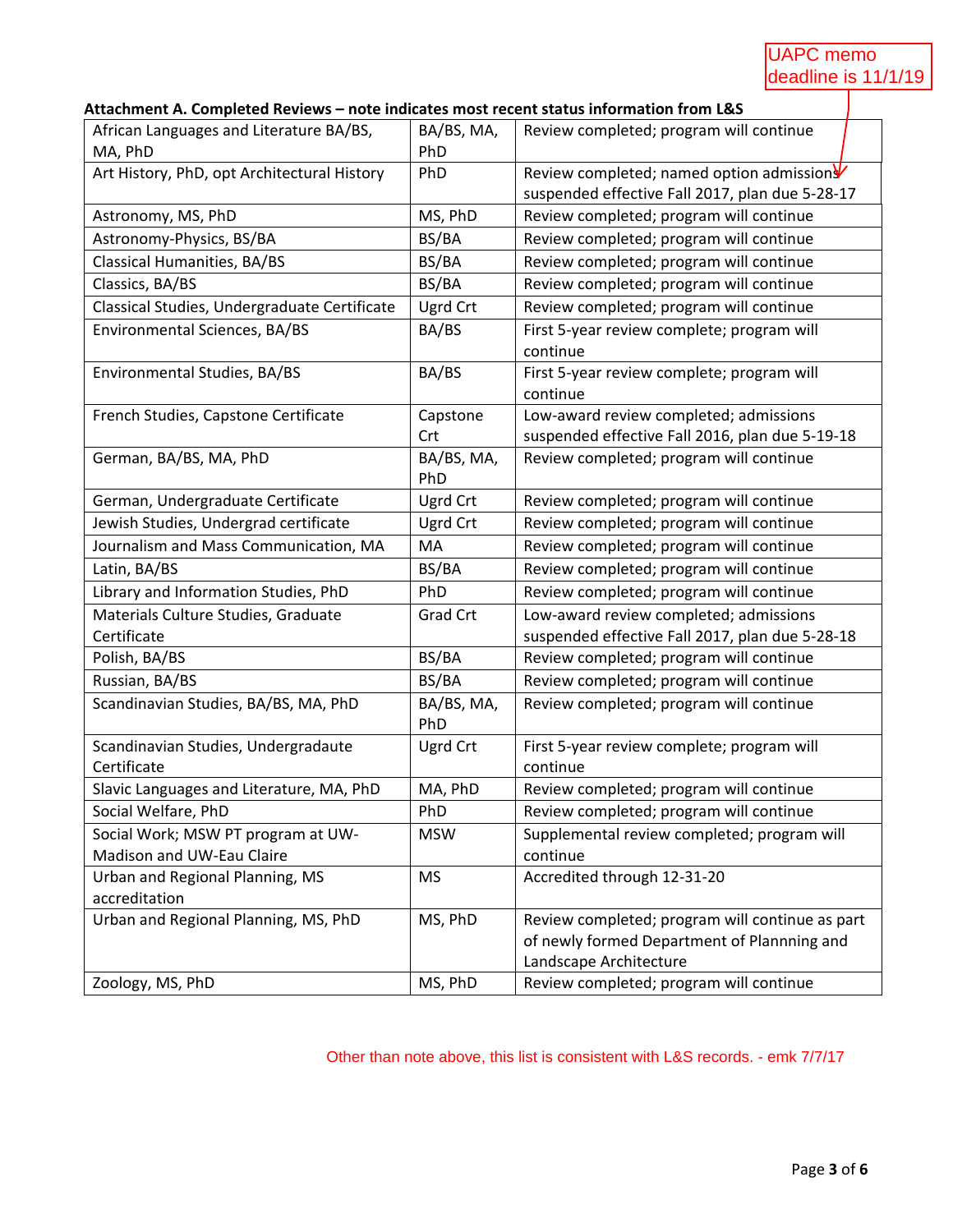## Other than minor updates indicated below, and a change noted on Attachment C, this list is correct. - emk 7/27/17

## **Attachment B. Pending Reviews – note indicates most recent status information from L&S**

| African Studies, Grad certificate (low    | Grad Crt        | Due 2015-16; L&S/IRIS joint review; review                |                    |
|-------------------------------------------|-----------------|-----------------------------------------------------------|--------------------|
| enrollment)                               |                 | delayed until 2016-17; review committee                   |                    |
|                                           |                 | working                                                   |                    |
| Afro-American Studies, Undergradaute      | Ugrd Crt        | Due 2017-18; self-study due to L&S 9-1-17                 |                    |
| Certificate                               |                 | Self-study in progress, on track for on-time submission.  |                    |
| Botany, MS, PhD                           | MS, PhD         | Due 2014-15; L&S APC scheduled for September              |                    |
|                                           |                 | 2017                                                      |                    |
| Chinese Professional Communication,       | Ugrd Crt        | Due 2017-18; self-study due to $L_{\alpha}^{R}S$ , 17-17  |                    |
| Undergraduate Certificate                 |                 | Reminder sent 7/7/17.                                     |                    |
| Classical & Ancient Near Eastern Studies, | MA, PhD         | Due 2017-18; self-study due to L&S 6-30-17                |                    |
| MA, PhD                                   |                 | Self-study rec'd; review committee being converled.       |                    |
| Comparative Literature and Folklore       | BA/BS, MA,      | Due 2015-16; dean's summary memo in draft                 |                    |
| Studies, BA/BS, MA, PhD                   | PhD             | L&S review complete. To be scheduled for GFEC.            |                    |
| Computer Sciences, BA/BS, MS, PhD         | BA/BS, MA,      | Due 2015-16; dean's summary memo in draft                 |                    |
|                                           | PhD             | L&S review complete. To be scheduled for GFEC             |                    |
| Conservation Biology, BA/BS               | BA/BS           | Due 2017-18; review committee working Report due 10/30/17 |                    |
| Criminal Justice Certificate, Ugrd Crt    | Ugrd Crt        | Due 2016-17; L&S APC scheduled September                  |                    |
|                                           |                 | 2017                                                      |                    |
| Digital Studies, Undergraduate            | Ugrd Crt        | Due 2017-18; self-study due to L&S 9-1-17                 |                    |
| Certificate                               |                 | Reminder sent 7/7/17                                      |                    |
| European Studies, Graduate Certificate    | <b>Grad Crt</b> | Due 2015-16; L&S/IRIS joint review; delayed to            |                    |
|                                           |                 | 2016-17; review committee report due to L&S               |                    |
|                                           |                 | 10-9-17                                                   |                    |
| Folklore, Undergraduate Certificate       | Ugrd Crt        | Due 2015-16; dean's summary memo in draft                 | <b>CLFS</b> review |
| Freshwater and Marine Science, MS, PhD    | MS, PhD         | Due 2016-17 (moved from Engineering); self-               | somplete           |
|                                           |                 | study expected June 2017, review committee to             |                    |
|                                           |                 | be convened Fall 2017 self study not submitted; reminder  |                    |
| Interdisciplinary Theatre Studies, MA,    | MA, PhD         | Due 2016-17; GFEC September 2017                          |                    |
| PhD                                       |                 |                                                           |                    |
| International Public Affairs, MIPA        | <b>MIPA</b>     | Due 2016-17; review committee report due to               |                    |
|                                           |                 | L&S 11-1-17                                               |                    |
| Japanese Professional Communication,      | Ugrd Crt        | Due 2016-17; self-study due to L&S 12-1-17                |                    |
| Ugrd Crt                                  |                 |                                                           |                    |
| Latin American, Carribean, and Iberian    | BA/BS           | Due 2015-16; program working on additional                |                    |
| Studies, BA/BS                            |                 | review materials                                          |                    |
| Latin American, Carribean, and Iberian    | MA              | Due 2015-16; L&S/IRIS joint review; delayed to            |                    |
| Studies, MA                               |                 | 2016-17, review committee report due to L&S               |                    |
|                                           |                 | 10-9-17                                                   |                    |
| Legal Studies, BA/BS                      | BA/BS           | Due 2016-17; scheduled for L&S APC September              |                    |
|                                           |                 | 2017                                                      |                    |
| Mathematics, BA/BS, MA, PhD               | BA/BS, MA,      | Due 2016-17; scheduled for L&S APC September              |                    |
|                                           | PhD             | 2017                                                      |                    |
| Mathematics, Undergraduate Certificate    | Ugrd Crt        | Due 2016-17; scheduled for L&S APC September              |                    |
|                                           |                 | 2017                                                      |                    |
|                                           |                 |                                                           |                    |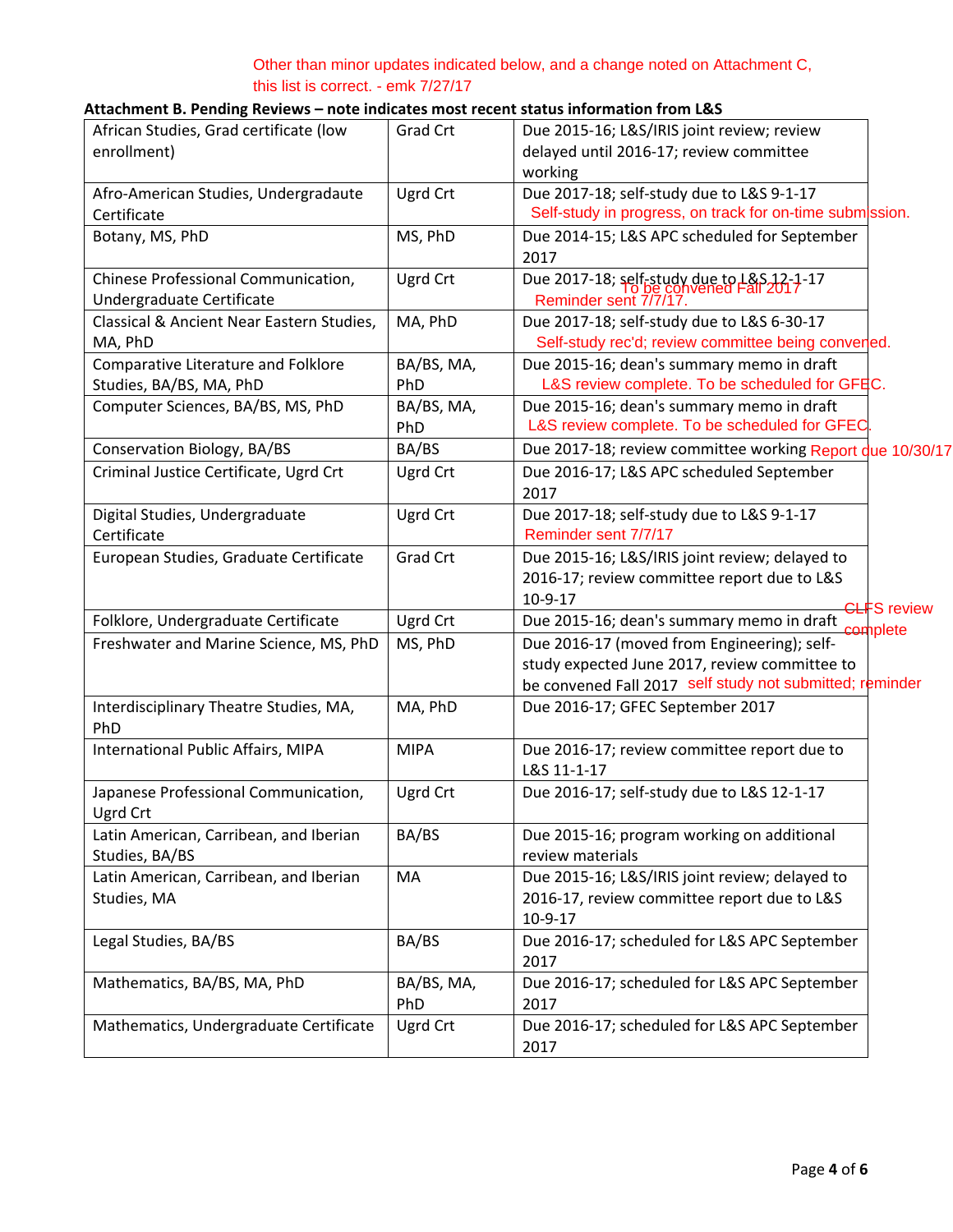| Public Affairs, MPA                        | <b>MPA</b> | Due 2016-17; review committee report due to    |
|--------------------------------------------|------------|------------------------------------------------|
|                                            |            | L&S 11-1-17                                    |
| Russian, East European, and Central        | Grad Crt   | Due 2015-16; L&S/IRIS joint review; review     |
| Asian Studies, Graduate Certificate (Low   |            | delayed until 2016-17; review committee report |
| enrollment)                                |            | due to L&S 10-9-17                             |
| Russian, East European, and Central        | MA         | Due 2015-16; L&S/IRIS joint review; review     |
| Asian Studies, MA                          |            | delayed until 2016-17; review committee report |
|                                            |            | due to L&S 10-9-17                             |
| Southeast Asian Studies, MA                | MA         | Due 2015-16; L&S/IRIS joint review; review     |
|                                            |            | delayed until 2016-17, review committee report |
|                                            |            | due to L&S 10-9-16                             |
| Southeast Asian Studies, Graduate          | Grad Crt   | Due 2015-16; L&S/IRIS joint review; review     |
| Certificate (Low enrollment)               |            | delayed until 2016-17, review committee report |
|                                            |            | due to L&S 10-9-17                             |
| Statistics, BA/BS, MS (including options), | BA/BS, MS, | Data Science option first 5-year review due    |
| PhD (including options)                    | PhD        | 2019-20; L&S working to convene review         |
|                                            |            | committee Review Committee convened 7-27-17    |